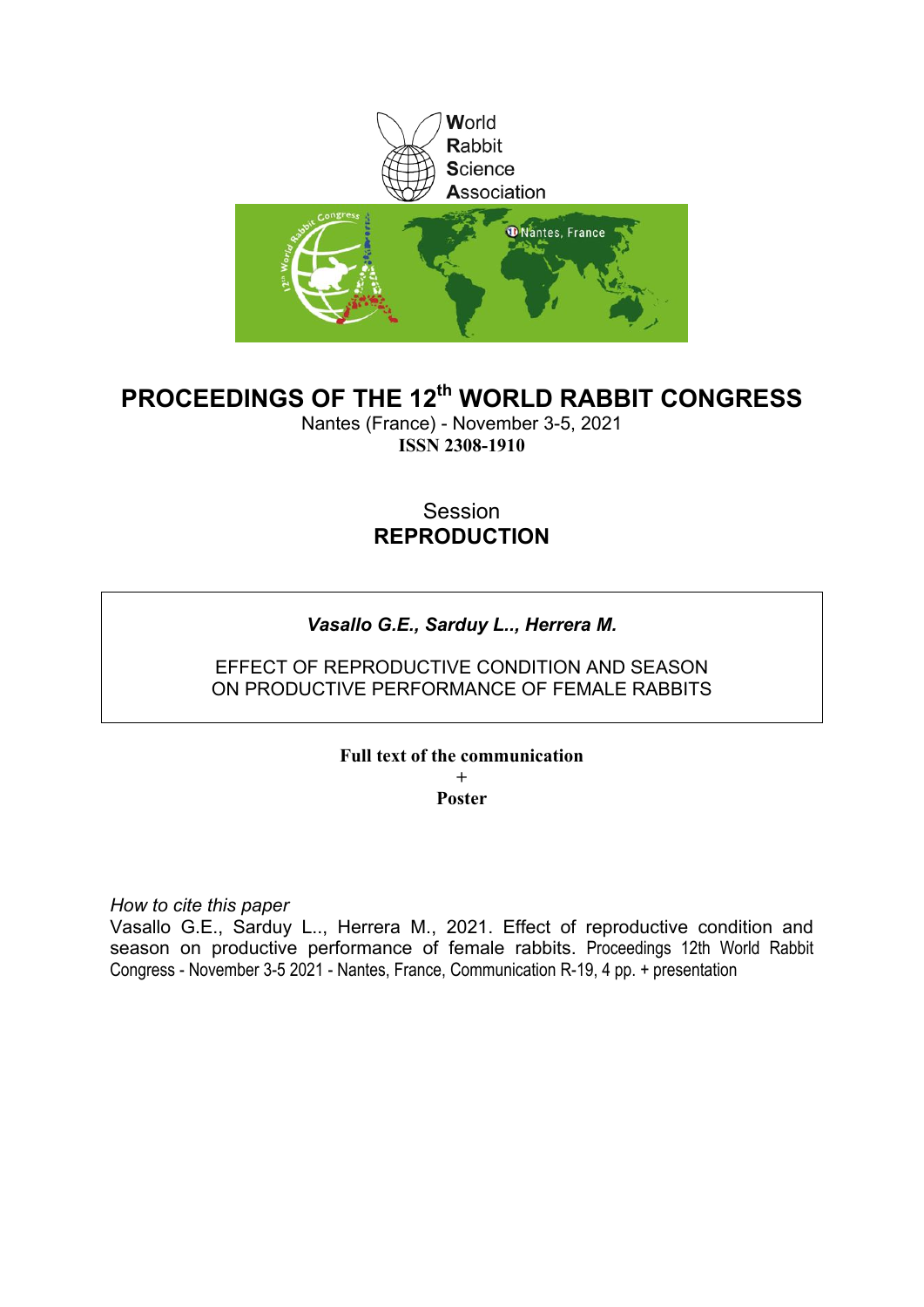## **EFFECT OF REPRODUCTIVE CONDITION AND SEASON ON PRODUCTIVE PERFORMANCE OF FEMALE RABBITS**

### **Vasallo G.E\* , Sarduy L**ucia**., Herrera M**agaly**.**

Department of management and feeding, Institute of Animal Science, Mayabeque province, Cuba. \*Corresponding author: *george@ica.co.cu* 

#### **ABSTRACT**

The aim of the current study was to evaluate the effect of reproductive condition and season on productive performance of female rabbits. A Kruskal-Wallis test was used to analyze the effects of time of mating (10 to 13, 17 to 20, 24 to 27 and 31 to 42 post-partum days), season (low rainy and rainy periods-RP-) and their interaction on non-parametric variables (receptivity, fertility and mortality rates), while an analysis of variance was used to study the effect on litter size. The results showed a significant association between the four times of mating and the two seasons (P<0. 0001), in the low rainy period, whose ambient temperature is lower receptivity, fertility and mortality rates and, litter size were higher than rainy period (RP). The worst result of receptivity was obtained to mating time 17 to 20 days and RP (76. 7%). Mating time of 24 to 27 days and 31 to 42 days improve the size of the litter at birth and weaning and paradoxically does mated 10 to 13 days postpartum gave better litter size at birth and weaning than other mating times in the rainy period. Our findings suggest that the time of mating postpartum of 10 to 13 days is profitable but the use of other time of mating attending the season are recommended to obtain the best reproductive performance.

**Key Words:** rabbit, reproduction, band management

### **INTRODUCTION**

The exploitation of rabbits worldwide is remarkable for its numerous advantages in which research work of recent decades highlight in the species the good prolificacy, monogastric herbivore capable of well valorizing forages and transforming plant protein resources into animal protein high biological value that constitutes one of the excellent properties of the quality of its meat (Ouiza, 2016).

In order to be effective and profitable, rabbit-breeding systems must take into account factors such as the size of the farms, the breed or lines and the objective of their production, as well as the diet and environmental conditions in which the production will develop. Moreover, band management procedure needs a maximum harmonization of the physiological condition of the female rabbits of the same band to contribute to increase the optimal performance of the rabbistry (Cherfaoui, 2015).

The aim of the current study was to evaluate the effect of reproductive condition and season on productive performance of female rabbits. In the current experiment, we hypothesise that the adequate choice of reproductive condition is very important for improvement of the reproductive performances in female rabbits does.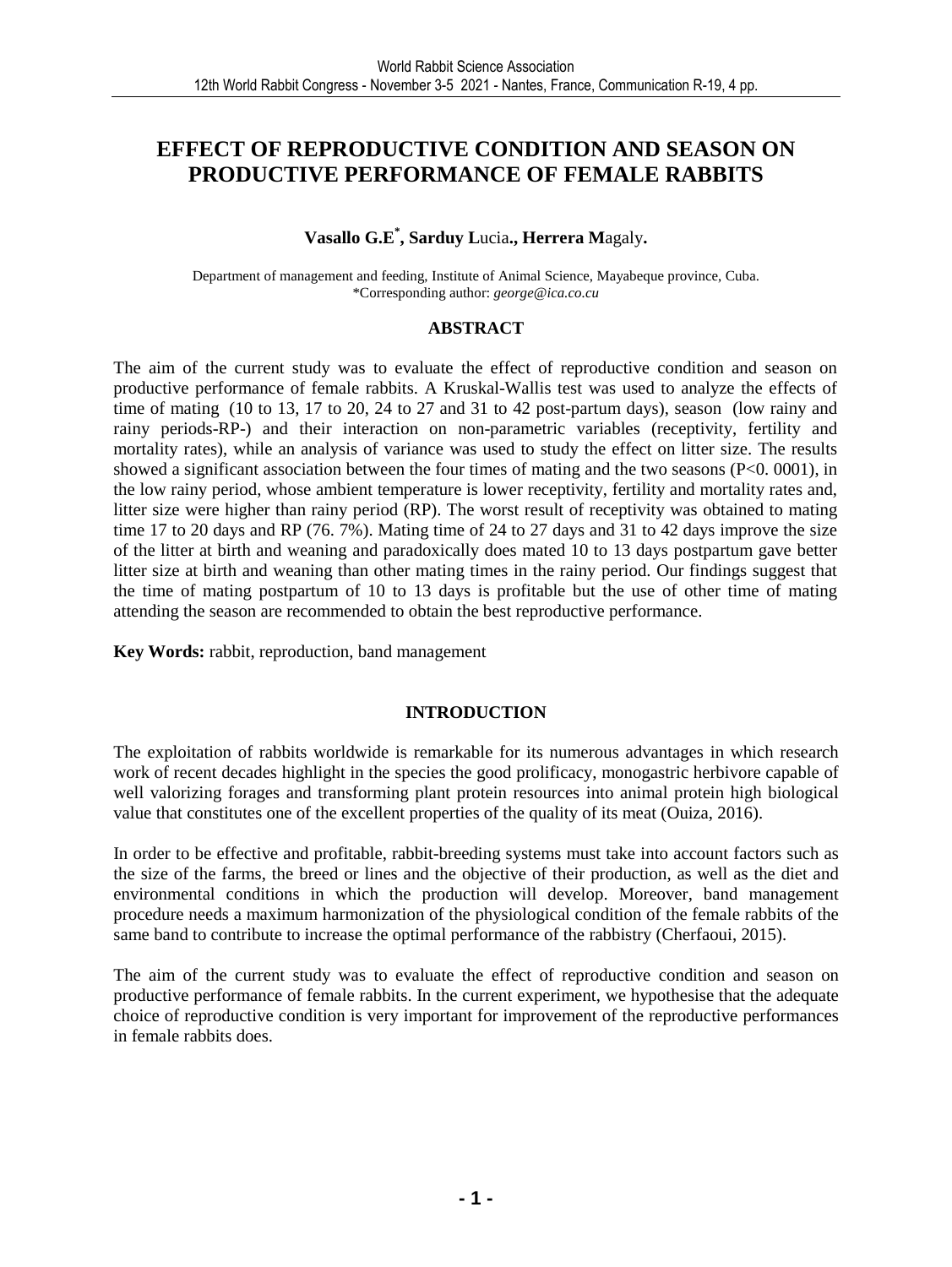#### **MATERIALS AND METHODS**

#### *Animals and experimental procedures*

This study was carried out with Hybrid New Zealand White and Cuban White Semi-Giant breeding rabbit does at the National Center for the Production of Laboratory Animals. Hybrid New Zealand White and Cuban White Semi-Giant breeding rabbit does were used in this research. Does began the experiment after the fourth parity and were conducted during two season (low rainy period , October - March and the rainy period, April - September).

The breeding conditions were conventional in open north-south facing sheds with gable roof and stool collection pits which are treated with zeolite. Each ship has 258 metal cages of the polyvalent type of  $0.75$  m<sup>2</sup> with hopper feeder, automatic system of drink by teat and as accessory material plastic nesting is used (width 25 cm, length 49 cm and height of 25 cm) to which sugarcane bagasse is added to it as bedding.

The animals were fed with pelleted concentrated that included the supplementation of the source of vitamins and minerals and the chemical composition of the balanced diet for all categories. The animals had free access to drinking water through the automatic nipple drink system.

The semi-intensive reproductive rhythm was chosen for weekly band management was applied with a cycle of 6 weeks (42 days) with the formation of 6 female rabbits groups that were distributed 20 per group for a total of 120 female rabbits stock and 12 male rabbits. The mating was done 2 times a week (Monday and Wednesday), for which the partum-mating interval of 10 to 13 days was taken as the beginning and the non-receptive does, were mated the following week and correspond to the interval of 17 to 20 days after birth. The diagnosis of pregnancy was done in the time of 13 to 15 days postmating and the non-pregnant does were again mated and corresponded to the postpartum intervals of 24 to 27 and 31 to 42 days. The weaning took place from 40 to 43 days, females were moved to the adjacent cage and females that were mated outside of their group were moved to the group in which they were mated.

#### *Statistical analysis*

A Kruskal-Wallis test was used to analyze the effects of times of mating (10 to 13, 17 to 20, 24 to 27 and 31 to 42 post-partum days),season (tlow rainy and rainy periods) and their interaction on nonparametric variables (receptivity, fertility and mortality rates). While, an analysis of variance was used to study the effects on litter size. The level of significance at which the null hypothesis was rejected was  $\alpha$ =0.05. Infostat software was used for all analyses.

#### **RESULTS AND DISCUSSION**

The results in table 1 showed that there was statistically significant association between the four times of mating and the two seasons  $(P<0.0001)$ . In the low rainy period, whose ambient temperature is lower, sexual receptivity and fertility rates were higher than rainy period (RP). The worst interaction to receptivity was RP and lactating does at 17 to 20 days (76.17%, Table 1). Moreover, fertility was affected negatively by lactation and rainy period (Table 1). Heat temperatures of this season and lactation act as stressors that reduce gonadotropin secretion and affect sexual behavior and reproductive efficiency (Forthun-Lamothe *et al.,* 2000; Tessier *et al.,* 2018). In spite of both negative effects, long days in this period (until 14 light hours) could influence favourably on reproductive performances, avoinding worse results (Vasallo, 2014 and Moumen 2017).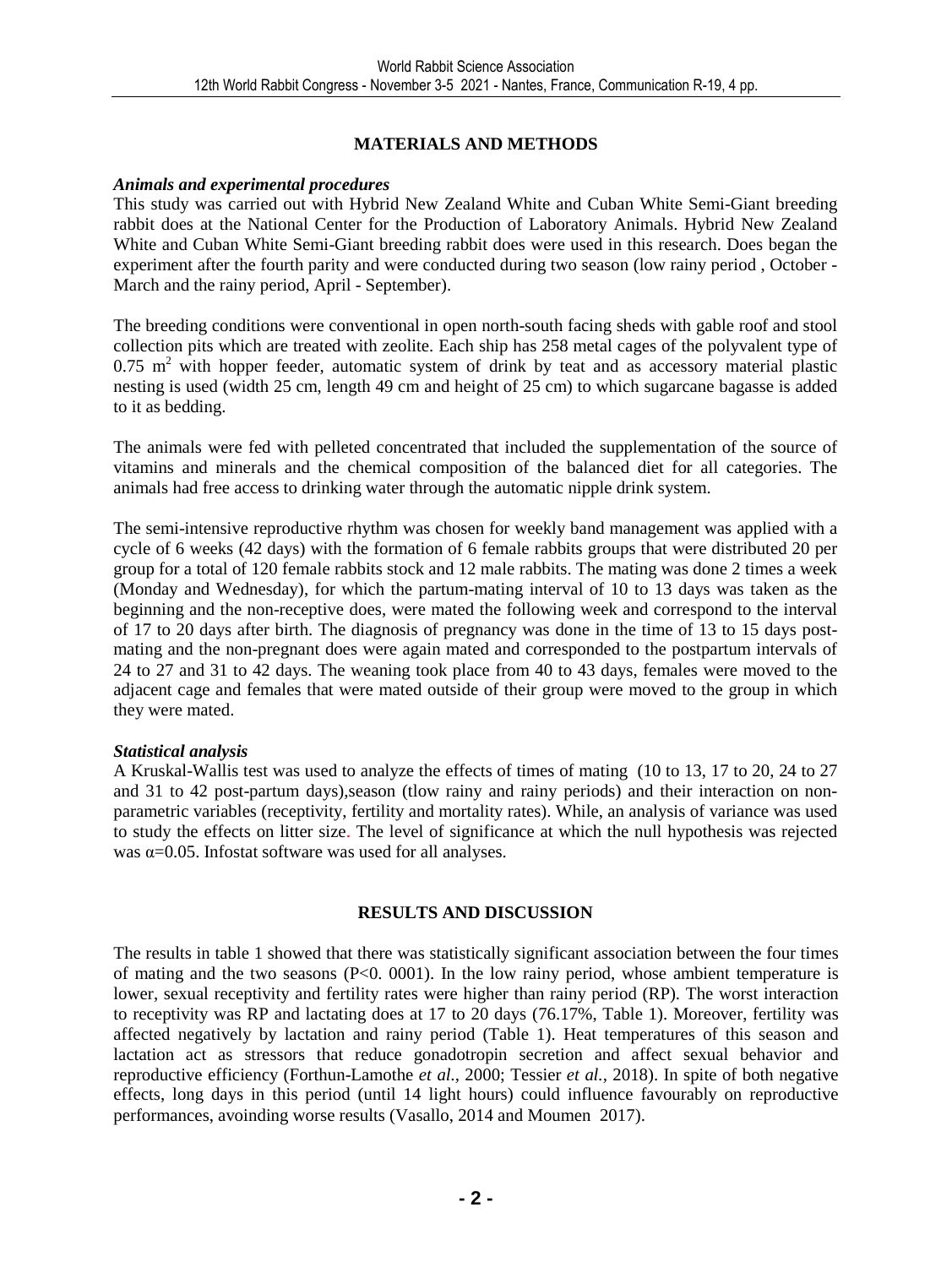| <b>Indicators</b>      | Receptivity $(\% )$ |                    | Fertility $(\% )$    |                        |  |
|------------------------|---------------------|--------------------|----------------------|------------------------|--|
| Days postpartum/Season | <b>LRP</b>          | RP                 | <b>LRP</b>           | RP                     |  |
| $10$ to $13$ days      | $94.22^{cd}$        | 84.90 <sup>b</sup> | $95.10^{bc}$         | $84.40^a$              |  |
| $(n=60)$               | (6.77)              | (5.38)             | (3.86)               | (4.47)                 |  |
| 17 to 20 days          | 86.90 <sup>b</sup>  | 76.17 <sup>a</sup> | 88.33 <sup>abc</sup> | $83.80^{ab}$           |  |
| $(n=60)$               | (8.82)              | (3.84)             | (13.33)              | (18.67)                |  |
| 24 to 27 days          | $95.88^{d}$         | $87.76^{bc}$       | $95.56^{cd}$         | 90.79 <sup>bcd</sup>   |  |
| $(n=60)$               | (4.36)              | (5.30)             | (11.73)              | (18.64)                |  |
| $31$ to 42 days        | $97.88^{d}$         | $88.36^{bc}$       | $100^d$              | $91.11$ <sup>bcd</sup> |  |
| $(n=60)$               | (3.31)              | (6.97)             | (0.00)               | (16.20)                |  |
| P-value                | P < 0.0001          |                    |                      |                        |  |

| Table 1 Effect of time of mating and season on receptivity and fertility |  |  |  |
|--------------------------------------------------------------------------|--|--|--|
|                                                                          |  |  |  |

(n) number

() Standard deviation (SD)

Means with different letters on the same row and column differ significantly LRP: low rainy period

RP: rainy period

In the intervals of 24 to 27 days and 31 to 42 days the concurrent of lactation-gestation period is low and gonadotropin depression is minor, what allows to improve receptivity, ovulation and implantation rate and, consequently, the size of the litter at birth and weaning (table 2) (Hadid, 2015; Lamothe *et al.*, 2015). As shown in Table 2, paradoxically in the rainy period, does mated 10 to 13 days postpartum gave better litter size at birth and weaning than other mating times in this period (Table 2). Low rainy period show results compatibles with lactation depressor effects derived to reduced competition of nutritional requirements between the offspring and the fetuses (Ouiza, 2016). It is very important to observe the highest mortality obtained to rainy period as consequence of high temperatures and humidity (Combes *et al.,* 2018).

| <b>Indicators</b>      | Litter size at birth |                | Litter size at weaning |             | Mortality $(\% )$ |                     |
|------------------------|----------------------|----------------|------------------------|-------------|-------------------|---------------------|
| Days postpartum/Season | <b>LRP</b>           | <b>RP</b>      | LRP                    | <b>RP</b>   | <b>LRP</b>        | RP                  |
| $10$ to $13$ days      | $5.63^{ab}$          | $5.91^{b}$     | $4.79^{b}$             | $4.81^{b}$  | $14.94^{b}$       | 18.37 <sup>cd</sup> |
| $(n=48)$               | (0.41)               | (2.30)         | (0.39)                 | (1.82)      | (3.71)            | (1.49)              |
| 17 to 20 days          | $5.92^{b}$           | $5.16^{\rm a}$ | $4.99^{bc}$            | $4.14^a$    | $15.82^{bc}$      | $18.58^{\rm d}$     |
| $(n=42)$               | (0.86)               | (0.27)         | (0.82)                 | (0.29)      | (2.48)            | (3.01)              |
| 24 to 27 days          | $6.16^{b}$           | $5.18^{a}$     | 5.56 <sup>c</sup>      | $4.73^{ab}$ | $9.75^{\text{a}}$ | $7.80^{\rm a}$      |
| $(n=51)$               | (0.61)               | (0.39)         | (0.73)                 | (0.42)      | (5.98)            | (7.53)              |
| 31 to 42 days          | $6.08^{b}$           | $5.01^{\rm a}$ | $5.57^{\circ}$         | $4.65^{ab}$ | $8.25^{\rm a}$    | $7.14^a$            |
| $(n=54)$               | (0.52)               | (0.05)         | (0.55)                 | (0.27)      | (5.28)            | (5.76)              |
| P-value                | $P=0.0011$           |                | P<0.0001               |             | P<0.0001          |                     |

**Table 2** Effect of time of mating and season on litter size (at birth and weaning) and mortality

(n) number of births

() Standard deviation (SD)

Means with different letters on the same row and column differ significantly

LRP: low rainy period

RP: rainy period

#### **CONCLUSION**

Our findings suggest that the time of mating postpartum of 10 to 13 days is profitable but the use of other time of mating, attending the season, are recommended to obtain the best reproductive performance.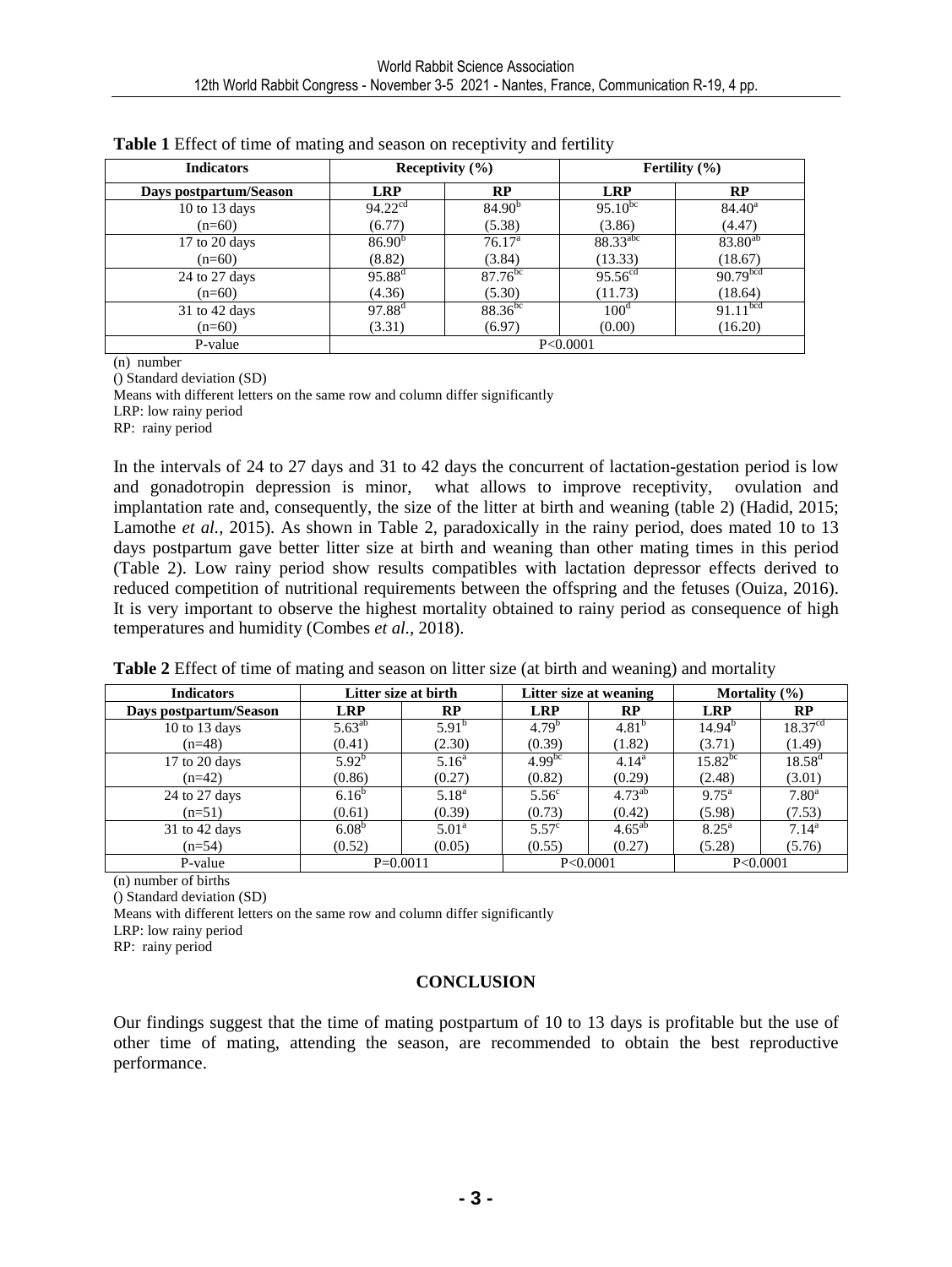#### **REFERENCES**

- Combes, Sylvie., Gidenne, T., Boucher, S., Fortun-Lamothe, L., Bolet, G., Coureaud, G. 2018. Pour des lapereaux plus robustes au sevrage : des bases biologiques aux leviers d'action en élevage. *INRA Prod. Anim (2): 105-116.*
- Cherfaou D. Y. 2015. Evaluation des performances de production de lapins d' élevage rationnel en Algérie. *Thèse en vue de l´ obtention du titre de Docteur en Sciences Biologiques option: Production animale. Université Mouloud Mammeri de Tizi-Ouzou, Algérie. 113 p.*
- Fortun-Lamothe, L. 2000. Effects of concurrent pregnancy and lactation in rabbit does on the growth of follicles in daughters' ovaries. *World Rabbit Science (1): 33-40.*
- Hadid, M. 2015. Reproduction des lapines de population locale en conditions d´ élevage non maitrisées. *Thèse en vue de l´ obtention du Diplôme de Doctorat en Sciences Biologiques option: Biologie animale. Université Mouloud Mammeri de Tizi-Ouzou, Algérie. 103 p.*
- Lamothe, L., Lebas, F., Theau-Clement, Michele., Combes, Sylvie., Le Normand, Bernadette., Allain, D., Gidenne, T. 2015. Physiologie générale. *In : Le lapin. De la biologie à l´ élevage. France. Édition QUAE. p. 61-82.*
- Ouiza, L.A. 2016. Croissance et mortalité des lapereaux de population locale algérienne. *Thèse en vue de l´ obtention du Diplôme de Doctorat en Biologie option: Biologie animale. Université Mouloud Mammeri de Tizi-Ouzou, Algérie. 129 pp.*
- Moumen S.. 2017. Influence du rythme de reproduction sur les performances de reproduction et production des lapines de population locale: Etude de la relation entre l' état nutrionnel de la femelle et sa fécondité. Thèse en vue de l´ obtention du Doctorat en Sciences option: Production animale. Université Batna 1-Batna, Algérie. 140 p.
- Tessier, M., Dignard, M., Popkin, Marion., Sanders, Michelle., Turmine, Y., Fisk, T., Cant, M., Paul, Erika., Turner, Patricia., Tapscott, B., Bénard, G., Rochet, Virginie. 2018. Gestion de la reproduction. *In: Code de pratiques pour le soin et la manipulation des lapins. Canada. CNSAE. p. 35-37.*
- Vasallo, G. 2014. Efecto de la iluminación suplementaria artificial en la reproducción de conejas híbridas Nueva Zelanda Blanco. *24th Congreso Panamericano de Ciencias Veterinaria, 6-10 octubre 2014, Habana, Cuba.*